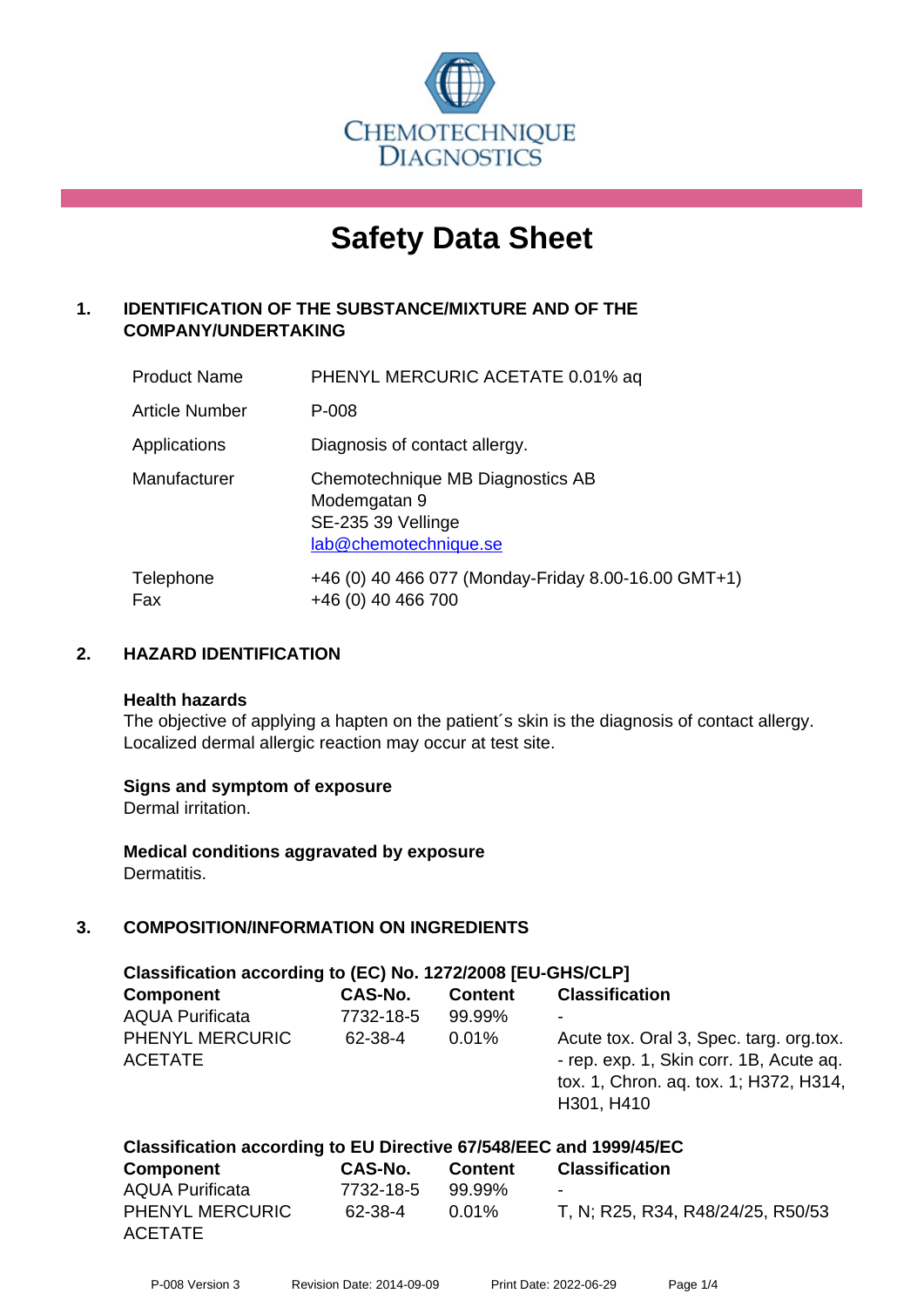## **4. FIRST AID MEASURES**

**Emergency and first aid procedures** Obtain medical attention.

## **5. FIRE-FIGHTING MEASURES\***

No data available.

#### **6. ACCIDENTAL RELEASES MEASURES**

**Steps to be taken if material is released or spilled** Contain and place in a closed container.

## **7. HANDLING AND STORAGE**

**Precautions to be taken in handling and storage** Store dark at 5-8°C. Avoid extended exposure to light. Store in a well-sealed container. FOR EXTERNAL USE ONLY.

## **8. EXPOSURE CONTROLS/PERSONAL PROTECTION**

**Respiratory protection** Not required.

**Ventilation** Local exhaust.

## **Protective gloves**

Disposal gloves.

#### **Eye protection**

Not required with normal use.

#### **Work/Hygienic practices**

Wash hands after each use.

## **9. PHYSICAL AND CHEMICAL PROPERTIES**

Odour **Odourless** 

Appearance Transparent, Colorless Liquid

Boiling point\* 100°C Flash point\* >No data available. Density\*  $1.0 \text{ g/cm}^3$ 

Self ignition\* Product does not self ignite. Danger of explosion\* Product does not present as an explosion hazard.

\*Data is shown for AQUA Purificata only

## **10. STABILITY AND REACTIVITY**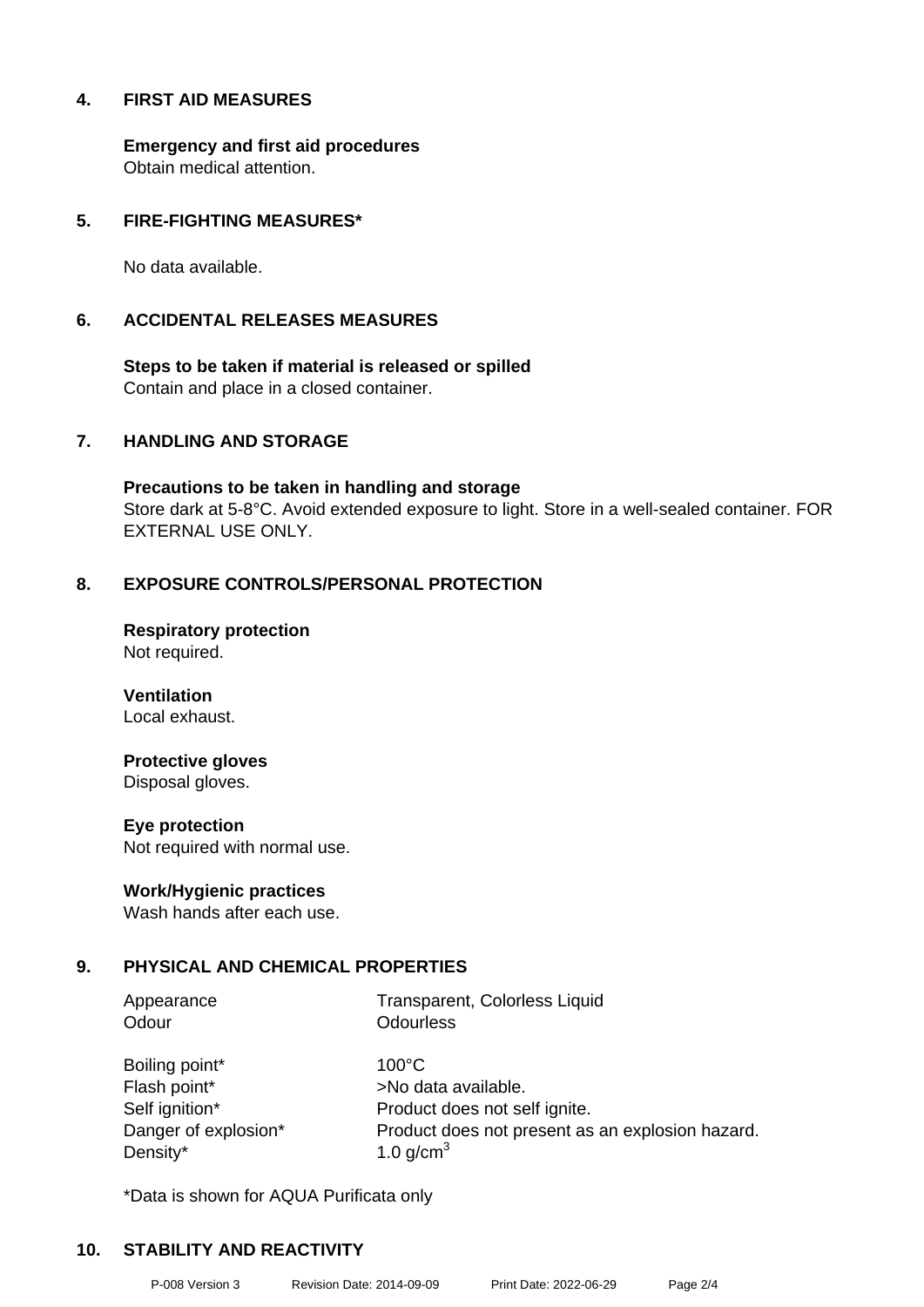# **Incompability**

May react with strong oxidizing agents.

#### **Stability**

Stable at recommended storage conditions.

**Hazardous polymerization** Will not occur.

## **11. TOXICOLOGICAL INFORMATION**

No data available.

#### **12. ECOLOGICAL INFORMATION**

No data available.

#### **13. DISPOSAL CONSIDERATIONS**

#### **Waste disposal method**

Comply with federal, state/provincial and local regulation.

#### **14. TRANSPORT INFORMATION**

Not dangerous goods.

## **15. REGULATORY INFORMATION**

The classification is according to the latest editions of the EU lists, and extended by company and literature data.

#### **16. OTHER INFORMATION**

#### **Text of H-statements and R-phrases mentioned in Section 3**

| Acute tox, Oral 3                   | Acute toxicity, Oral (Category 3)                                                                            |
|-------------------------------------|--------------------------------------------------------------------------------------------------------------|
| Spec. targ. org. tox. - rep. exp. 1 | Specific target organ toxicity - repeated<br>exposure (Category 1)                                           |
| Skin corr. 1B                       | Skin corrosion (Category 1B)                                                                                 |
|                                     |                                                                                                              |
| Acute ag. tox. 1                    | Acute aquatic toxicity (Category 1)                                                                          |
| Chron. aq. tox. 1                   | Chronic aquatic toxicity (Category 1)                                                                        |
|                                     | Toxic                                                                                                        |
| N                                   | Dangerous for the environment                                                                                |
| R <sub>25</sub>                     | Toxic if swallowed.                                                                                          |
| R34                                 | Causes burns.                                                                                                |
| R48/24/25                           | Toxic: danger of serious damage to health by<br>prolonged exposure in contact with skin and if<br>swallowed. |
| R50/53                              | Very toxic to aquatic organisms, may cause<br>long-term adverse effects in the aquatic<br>environment.       |
|                                     |                                                                                                              |